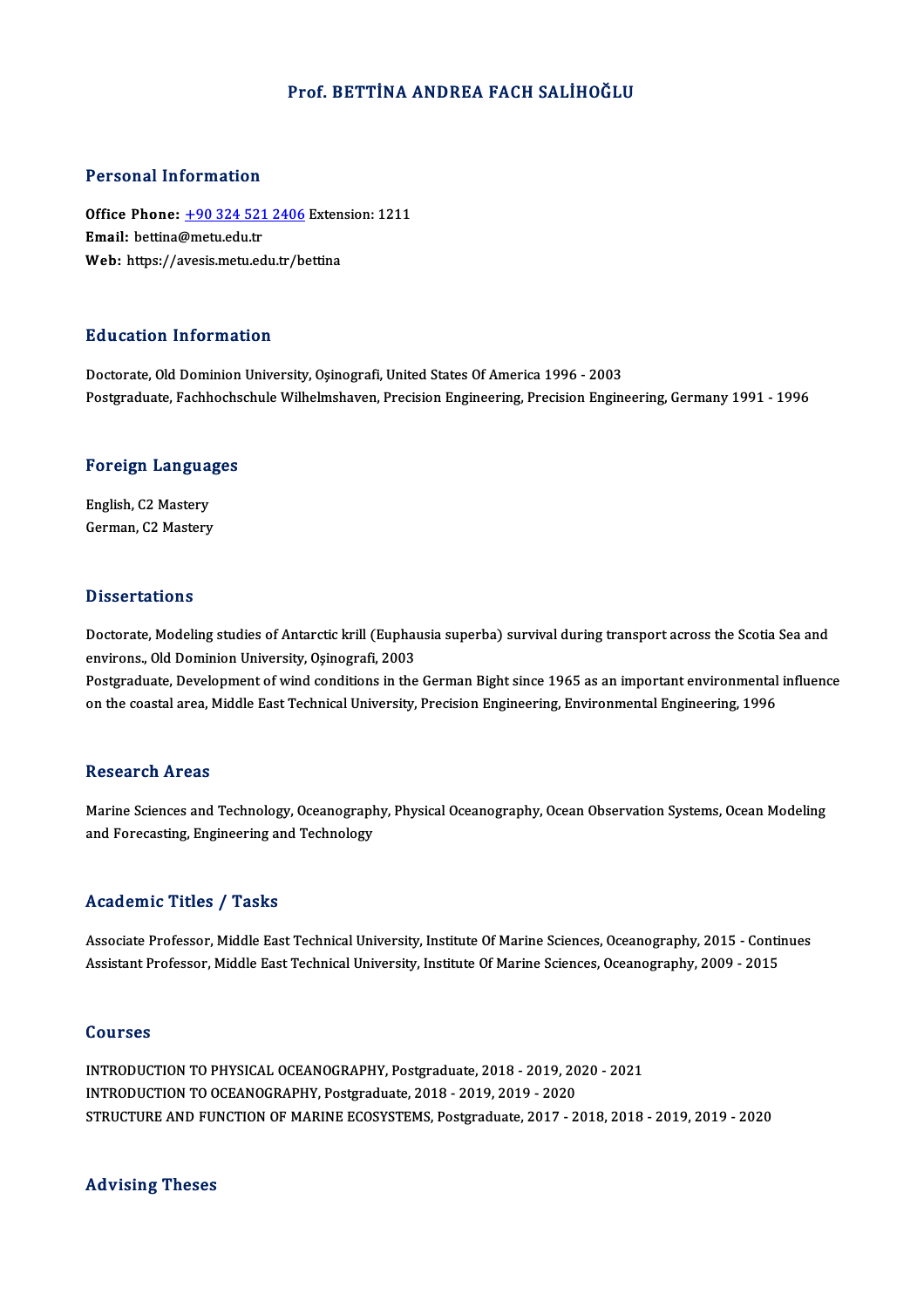Fach Salihoğlu B.A., INVESTIGATING THE RELATIVE IMPORTANCE OF MESOSCALE PHYSICAL PROCESSES FOR VERTICAL AND HORIZONTAL TRANSPORT IN THE BLACK SEA WITH THE IMPLEMENTATION OF A HIGH-RESOLUTION CIRCULATIONMODEL ,Doctorate,E.Sadighrad(Student),2019 VERTICAL AND HORIZONTAL TRANSPORT IN THE BLACK SEA WITH THE IMPLEMENTATION OF A HIGH-RESOLUTION<br>CIRCULATION MODEL , Doctorate, E.Sadighrad(Student), 2019<br>Fach Salihoğlu B. A. , INVESTIGATING PELAGIC FISH LARVAL DISPERSAL A CIRCULATION MODEL , Doctorate, E.Sadighrad(Student), 2019<br>Fach Salihoğlu B. A. , INVESTIGATING PELAGIC FISH LARVAL DISPERSAL ANI<br>LAGRANGIAN DRIFTER MODELING., Postgraduate, B.Cağdaş(Student), 2019<br>SALİHOĞLU B. FACH SALİHOĞ Fach Salihoğlu B. A. , INVESTIGATING PELAGIC FISH LARVAL DISPERSAL AND CONNECTIVITY IN THE BLACK SEA<br>LAGRANGIAN DRIFTER MODELING., Postgraduate, B.Cağdaş(Student), 2019<br>SALİHOĞLU B., FACH SALİHOĞLU B. A. , Estimating the e LAGRANGIAN DRIFTER MODELING., Postgraduate, B.Cağdaş(Student), 2019<br>SALİHOĞLU B., FACH SALİHOĞLU B. A. , Estimating the effect of krill on the southern ocean ecosystem functioning, SALİHOĞLU B., FACH SALİHOĞLU B. A. , Estimating the effect of krill on the southern ocean ecosystem functioning,<br>Postgraduate, O.KARAKUŞ(Student), 2018<br>Fach Salihoğlu B. A. , Modeling the impact of climate variability on a Postgraduate, O.KARAKUŞ(Student), 2018<br>Fach Salihoğlu B. A. , Modeling the impact of<br>Doctorate, C.Güraslan(Student), 2016 Fach Salihoğlu B. A. , Modeling the impact of climate variability on anchovy overwintering migration in the Black S<br>Doctorate, C.Güraslan(Student), 2016<br>Fach Salihoğlu B. A. , Seasonal to decadal variability in the physica Doctorate, C.Güraslan(Student), 2016<br>Fach Salihoğlu B. A. , Seasonal to decadal variability in the physical and biological properties of th<br>Levantine Basin as inferred from satellite remote sensing. , Doctorate, A.Akpinar( Fach Salihoğlu B. A. , Seasonal to decadal variability in the physical and biological properties of the Black Sea and<br>Levantine Basin as inferred from satellite remote sensing. , Doctorate, A.Akpinar(Student), 2016<br>Fach Sa Levantine Basin as inferred from satellite remote sensing. , Doctorate, A.Akpinar(Student), 2016<br>Fach Salihoğlu B. A. , Numerical simulations of eutrophication processes in Izmir Bay with a coupled three-dimensional<br>eco-hy

Fach Salihoğlu B. A. , Numerical simulations of eutrophication processes in Izmir Bay with a coupled three-dimen<br>eco-hydrodynamic model. , Postgraduate, O.Yelekci(Student), 2013<br>Fach Salihoğlu B. A. , The impact of climate eco-hydrodynamic model. , Postgraduate,<br>Fach Salihoğlu B. A. , The impact of climate<br>Postgraduate, C.Guraslan(Student), 2010<br>Fach Salihoğlu B. A., Physical shanastanist Fach Salihoğlu B. A. , The impact of climate variability on the production of Black Sea anchovy: a modeling stud<br>Postgraduate, C.Guraslan(Student), 2010<br>Fach Salihoğlu B. A. , Physical characteristics of the Black Sea infe

Postgraduate, C.Guraslan(Student), 2010<br>Fach Salihoğlu B. A. , Physical characteristics of the Black Sea inferred from Argo profiling data., Postgraduate,<br>A.Akpinar(Student), 2010

#### **Jury Memberships**

**Jury Memberships<br>Appointment Academic Staff, Appointment Academic Staff, Middle East Technical University, August, 2021<br>Appointment Academic Staff, Appointment Academic Staff, Middle East Technical University, July, 2021** Appointment Academic Staff, Appointment Academic Staff, Middle East Technical University, August, 20<br>Appointment Academic Staff, Appointment Academic Staff, Middle East Technical University, July, 2021<br>Appointment Academic Appointment Academic Staff, Appointment Academic Staff, Middle East Technical University, August, 202<br>Appointment Academic Staff, Appointment Academic Staff, Middle East Technical University, July, 2021<br>Appointment Academi Appointment Academic Staff, Appointment Academic Staff, Middle East Technical University, July, 2021<br>Appointment Academic Staff, Appointment Academic Staff, Middle East Technical University, June, 2020<br>Appointment Academic

#### Designed Lessons

Fach SalihoğluB.A. ,Structure and FunctionofMarineEcosystems,Postgraduate,2009 -2010

#### Articles Published in Journals That Entered SCI, SSCI and AHCI Indexes

rticles Published in Journals That Entered SCI, SSCI and AHCI Indexes<br>I. Mesoscale eddies in the Black Sea: Characteristics and kinematic properties in a high-resolution<br>2000p model Mesoscale ed<br>Mesoscale ed<br>ocean model<br>Sedighred E. E Mesoscale eddies in the Black Sea: Characteristics and kinematic p<br>ocean model<br>Sadighrad E., Fach Salihoğlu B.A. , Arkin S.S. , Salihoğlu B., Hüsrevoğlu Y.S.<br>Journal of Marine Systems vol 222, 2021 (Journal Indoved in SCD)

ocean model<br>Sadighrad E., Fach Salihoğlu B. A. , Arkin S. S. , Salihoğlu B., Hüsrevoğlu Y. S.<br>Journal of Marine Systems, vol.223, 2021 (Journal Indexed in SCI)

Sadighrad E., Fach Salihoğlu B. A. , Arkin S. S. , Salihoğlu B., Hüsrevoğlu Y. S.<br>Journal of Marine Systems, vol.223, 2021 (Journal Indexed in SCI)<br>II. Assessing the impact of nutrient loads on eutrophication in a semi-enc Journal of Marine Systems, vol.223, 2021 (Journal Indexed in SCI)<br>Assessing the impact of nutrient loads on eutrophication in a s<br>observations and coupled hydrodynamic-ecosystem modelling<br>Velsksi Ö, Ibelle V, Eash Selibeğl Assessing the impact of nutrient loads on eutrophication in a semi-enclosed bay combining<br>observations and coupled hydrodynamic-ecosystem modelling<br>Yelekci Ö., Ibello V., Fach Salihoğlu B. A. , Küçüksezgin F., Yumruktepe C observations and coupled hydrodynamic-ecosystem modelling<br>Yelekci Ö., Ibello V., Fach Salihoğlu B. A. , Küçüksezgin F., Yumruktepe C. V. , Sayin E., Sali<br>Mediterranean Marine Science, vol.22, no.3, pp.677-696, 2021 (Journa Yelekci Ö., Ibello V., Fach Salihoğlu B. A. , Küçüksezgin F., Yumruktepe C. V. , Sayin E., Salihoğlu B., Tuğrul S.<br>Mediterranean Marine Science, vol.22, no.3, pp.677-696, 2021 (Journal Indexed in SCI)<br>III. Water Mass Varia

# Mediterranean Marine Scien<br>Water Mass Variability and 2017<br>Between 2015 and 2017 Water Mass Variability and Levantine Intermediate Water Formation in the<br>Between 2015 and 2017<br>Fach Salihoğlu B.A., Örek H., Yilmaz E., Tezcan D., Salihoglu I., Salihoğlu B., Latif M.A.<br>JOUPMAL OF CEOPHYSICAL PESEARCH OCEA

Between 2015 and 2017<br>Fach Salihoğlu B. A. , Örek H., Yilmaz E., Tezcan D., Salihoglu I., Salihoğlu B., Latif M. A.<br>JOURNAL OF GEOPHYSICAL RESEARCH-OCEANS, vol.126, no.2, 2021 (Journal Indexed in SCI) Fach Salihoğlu B. A. , Örek H., Yilmaz E., Tezcan D., Salihoglu I., Salihoğlu B., Latif M. A.<br>JOURNAL OF GEOPHYSICAL RESEARCH-OCEANS, vol.126, no.2, 2021 (Journal Indexed in SCI)<br>IV. Assessing the impact of nutrient loads

## JOURNAL OF GEOPHYSICAL RESEARCH-OCEANS, vol.126, no.2, 2021 (Journal of next search of nutrient loads on eutrophication in the<br>observations and coupled hydrodynamic-ecosystem modelling<br>Velsksi O, JPELLO V, FACH SALUOČLU P. Assessing the impact of nutrient loads on eutrophication in the semi-enclosed Izmir Bay combining<br>observations and coupled hydrodynamic-ecosystem modelling<br>Yelekci O., IBELLO V., FACH SALİHOĞLU B. A. , KÜÇÜKSEZGİN F., Yumr ol<br>Ye<br>M Yelekci O., IBELLO V., FACH SALİHOĞLU B. A. , KÜÇÜKSEZGİN F., Yumruktepe C., SAYIN E., SALİHOĞLU B., TUĞRUL<br>S.<br>MEDITERRANEAN MARINE SCIENCE, vol.22, no.3, pp.677-696, 2021 (Journal Indexed in SCI)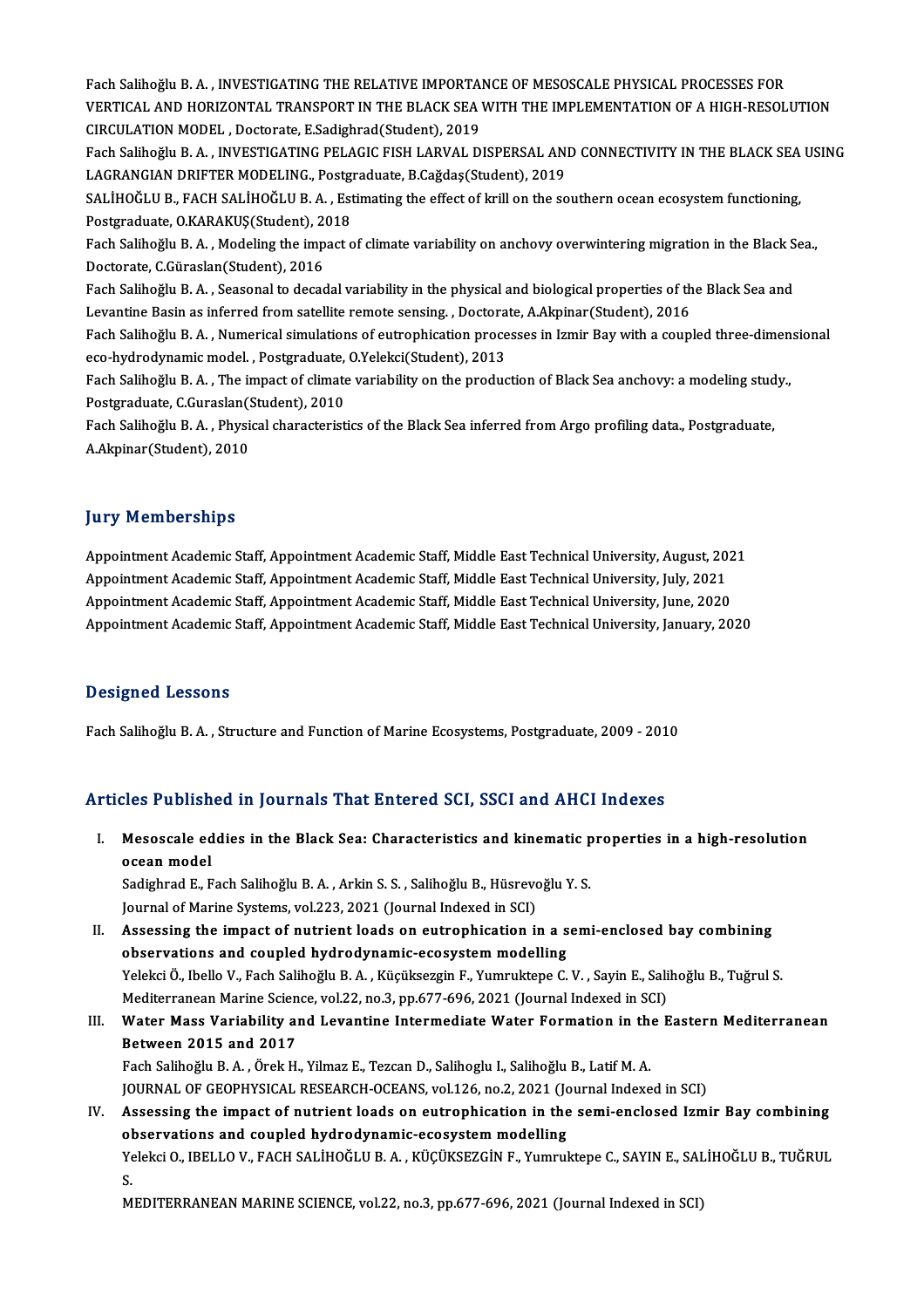V. Observing the subsurface thermal signature of the Black Sea cold intermediate layer with Argo Observing the s<br>profiling floats Observing the subsurface the<br>profiling floats<br>AKPINAR A., Fach B.A. , OĞUZ T.<br>DEEP SEA PESEARCH PART LOC

profiling floats<br>AKPINAR A., Fach B. A. , OĞUZ T.<br>DEEP-SEA RESEARCH PART I-OCEANOGRAPHIC RESEARCH PAPERS, vol.124, pp.140-152, 2017 (Journal Indexed<br>in SCI) AKPINA<br>DEEP-S<br>in SCI)<br>Unders DEEP-SEA RESEARCH PART I-OCEANOGRAPHIC RESEARCH PAPERS, vol.124, pp.140-152, 2017 (Journal Indexed<br>in SCI)<br>VI. Understanding the Impact of Environmental Variability on Anchovy Overwintering Migration in the<br>Plack See and i

- in SCI)<br>Understanding the Impact of Environmental Variability<br>Black Sea and its Implications for the Fishing Industry<br>Cüraslan G. Fash B.A., Oğuz T Black Sea and its Implications for the Fishing Industry Güraslan C., Fach B. A., Oğuz T. FRONTIERS IN MARINE SCIENCE, vol.4, 2017 (Journal Indexed in SCI) Güraslan C., Fach B. A. , Oğuz T.<br>FRONTIERS IN MARINE SCIENCE, vol.4, 2017 (Journal Indexed in SCI)<br>VII. Byolution of Future Black Sea Fish Stocks under Changing Environmental and Climatic Conditions<br>Seliberly B. Arkin S.
- FRONTIERS IN MARINE SCIENCE, vol.4, 2017<br>**Evolution of Future Black Sea Fish Stoc**<br>Salihoglu B., Arkin Ş. S. , Akoğlu E., Fach B. A.<br>EPONTIERS IN MARINE SCIENCE vol.4, 2017 Evolution of Future Black Sea Fish Stocks under Changing Env<br>Salihoglu B., Arkin Ş. S. , Akoğlu E., Fach B. A.<br>FRONTIERS IN MARINE SCIENCE, vol.4, 2017 (Journal Indexed in SCI)<br>Petential impests of slimate shapes on the pr Salihoglu B., Arkin Ş. S. , Akoğlu E., Fach B. A.<br>FRONTIERS IN MARINE SCIENCE, vol.4, 2017 (Journal Indexed in SCI)<br>VIII. Potential impacts of climate change on the primary production of regional seas: A comparative
- analysis of five European seas Potential impacts of climate change on the primary production of regional seas: A comparative<br>analysis of five European seas<br>Holt J., Schrum C., Cannaby H., Daewel U., Allen I., Artioli Y., Bopp L., Butenschon M., Fach B.

analysis of five European seas<br>Holt J., Schrum C., Cannaby H., Daewel U., Allen I., Artioli Y., Bopp L., Butenschon M.,<br>PROGRESS IN OCEANOGRAPHY, vol.140, pp.91-115, 2016 (Journal Indexed in SCI)<br>Climatic controls on bionh Holt J., Schrum C., Cannaby H., Daewel U., Allen I., Artioli Y., Bopp L., Butenschon M., Fach B. A. , Harle J., et al.<br>PROGRESS IN OCEANOGRAPHY, vol.140, pp.91-115, 2016 (Journal Indexed in SCI)<br>IX. Climatic controls on bi

- PROGRESS IN OCEANOGRAPHY, vol.140, pp.9<br>Climatic controls on biophysical interact<br>potential future (A1B) climate scenario<br>Cannaby H. Fash B.A., Arlin S.S., Salibashy I Climatic controls on biophysical interaction<br>potential future (A1B) climate scenario<br>Cannaby H., Fach B.A. , Arkin S.S. , Salihoglu B. potential future (A1B) climate scenario<br>Cannaby H., Fach B. A. , Arkin S. S. , Salihoglu B.<br>JOURNAL OF MARINE SYSTEMS, vol.141, pp.149-166, 2015 (Journal Indexed in SCI)<br>Modeling the impact of climate voriebility on Black
- Cannaby H., Fach B. A. , Arkin S. S. , Salihoglu B.<br>JOURNAL OF MARINE SYSTEMS, vol.141, pp.149-166, 2015 (Journal Indexed in SCI)<br>X. Modeling the impact of climate variability on Black Sea anchovy recruitment and productio JOURNAL OF MARINE SYSTEMS<br>Modeling the impact of clim<br>Güraslan C., Fach B. A. , Oğuz T.<br>FISUEPLES OCEANOCRAPUV *W* FISHERIES OCEANOGRAPHY, vol.23, pp.436-457, 2014 (Journal Indexed in SCI) Güraslan C., Fach B. A. , Oğuz T.<br>FISHERIES OCEANOGRAPHY, vol.23, pp.436-457, 2014 (Journal Indexed in SCI)<br>XI. Biomass changes and trophic amplification of plankton in a warmer ocean<br>Chust C. Allen J. J. Bonn J. Schrum C.
- FISHERIES OCEANOGRAPHY, vol.23, pp.436-457, 2014 (Journal Indexed in SCI)<br>Biomass changes and trophic amplification of plankton in a warmer ocean<br>Chust G., Allen J. I. , Bopp L., Schrum C., Holt J., Tsiaras K., Zavatarelli Biomass changes and trophic amplification of plankton in a warmer oce<br>Chust G., Allen J. I. , Bopp L., Schrum C., Holt J., Tsiaras K., Zavatarelli M., Chifflet M.,<br>GLOBAL CHANGE BIOLOGY, vol.20, pp.2124-2139, 2014 (Journal Chust G., Allen J. I. , Bopp L., Schrum C., Holt J., Tsiaras K., Zavatarelli M., Chifflet M., Cannaby H., Dad<br>GLOBAL CHANGE BIOLOGY, vol.20, pp.2124-2139, 2014 (Journal Indexed in SCI)<br>XII. FOOD WEB STRUCTURE IN THE AEGEAN
- GLOBAL CHANGE BIOLOGY, vol20, pp.2124-2139, 2014 (Journal Indexed in SCI)<br>FOOD WEB STRUCTURE IN THE AEGEAN SEA AND THE TURKISH STRAITS SYSTEM AND<br>UNDERSTANDING THE ROLE OF THE OCEAN ACIDIFICATION AS IMPORTANT DRIVER OF CHA FOOD WEB STRUCTURI<br>UNDERSTANDING THE<br>BIOLOGICAL SYSTEMS<br>Zewoudeki S. Orek H. Vr UNDERSTANDING THE ROLE OF THE OCEAN ACIDIFICATION AS IMPORTANT DRIVER OF C.<br>BIOLOGICAL SYSTEMS<br>Zervoudaki S., Orek H., Krasakopoulou E., Assimakopoulou G., Fach -Salihoglu B. A. , Papathanassiou E.<br>JOUPMAL OF ENVIRONMENTAL

BIOLOGICAL SYSTEMS<br>Zervoudaki S., Orek H., Krasakopoulou E., Assimakopoulou G., Fach -Salihoglu B. A. , Papathanassiou E.<br>JOURNAL OF ENVIRONMENTAL PROTECTION AND ECOLOGY, vol.15, pp.1641-1649, 2014 (Journal Indexed in SCI) Zervoudaki S., Orek H., Krasakopoulou E., Assimakopoulou G., Fach -Salihoglu B. A. , Papathanassiou E.<br>JOURNAL OF ENVIRONMENTAL PROTECTION AND ECOLOGY, vol.15, pp.1641-1649, 2014 (Journal Indexed in SCI<br>XIII. Modeling the

JOURNAL OF ENVIRONMENTAL PROTECTION AND ECOLOGY, vol.15, pp.1641-1649, 2014 (Journal Inde<br>Modeling the influence of hydrodynamic processes on anchovy distribution and connectiv<br>black sea Karadeniz'deki hamsi dağılımı ve bö Modeling the influence of hydrodyr<br>black sea Karadeniz'deki hamsi dağ<br>proseslerin etkisinin modellenmesi<br>Feeb B.A black sea Karadeniz'deki hamsi dağılımı ve bölgeler arası bağlantısı üzerine hidrodinamik<br>proseslerin etkisinin modellenmesi<br>Fach B.A.

Turkish Journal of Fisheries and Aquatic Sciences, vol.14, pp.353-365, 2014 (Journal Indexed in SCI)

- Fach B. A.<br>Turkish Journal of Fisheries and Aquatic Sciences, vol.14, pp.353-365, 2014 (Journal Indexed in St<br>XIV. Testing early life connectivity supplying a marine fishery around the Falkland Islands<br>Achford L.B., Each B Turkish Journal of Fisheries and Aquatic Sciences, v<br>Testing early life connectivity supplying a mai<br>Ashford J. R. , Fach B. A. , Arkhipkin A. I. , Jones C. M.<br>FISUEDIES PESEARCH vol.121 pp.144.152.2012 (I Testing early life connectivity supplying a marine fishery around t<br>Ashford J. R. , Fach B. A. , Arkhipkin A. I. , Jones C. M.<br>FISHERIES RESEARCH, vol.121, pp.144-152, 2012 (Journal Indexed in SCI)<br>Control mechanisms on th Ashford J. R. , Fach B. A. , Arkhipkin A. I. , Jones C. M.<br>FISHERIES RESEARCH, vol.121, pp.144-152, 2012 (Journal Indexed in SCI)<br>XV. Control mechanisms on the ctenophore Mnemiopsis population dynamics: A modeling study
- Salihoglu B., Fach B.A., Oğuz T. JOURNAL OF MARINE SYSTEMS, vol.87, pp.55-65, 2011 (Journal Indexed in SCI)
- Salihoglu B., Fach B. A. , Oğuz T.<br>JOURNAL OF MARINE SYSTEMS, vol.87, pp.55-65, 2011 (Journal Indexed in SCI)<br>XVI. Testing early life connectivity using otolith chemistry and particle-tracking simulations<br>Ashford J. Jo Mes JOURNAL OF MARINE SYSTEMS, vol.87, pp.55-65, 201<br>Testing early life connectivity using otolith che:<br>Ashford J., La Mesa M., Fach B. A. , Jones C., Everson I.<br>CANADIAN JOURNAL OF EISHERES AND AQUATIC SC Testing early life connectivity using otolith chemistry and particle-tracking simulations<br>Ashford J., La Mesa M., Fach B. A. , Jones C., Everson I.<br>CANADIAN JOURNAL OF FISHERIES AND AQUATIC SCIENCES, vol.67, pp.1303-1315, Ashford J., La Mesa M., Fach B. A. , Jones C., Everson I.<br>CANADIAN JOURNAL OF FISHERIES AND AQUATIC SCIENCES, vol.67, pp.1303-1315, 2010 (Journal Indexe<br>XVII. Seasonal variation in body composition, metabolic activity, fee
- CANADIAN JOURNAL OF FISHERIES AND AC<br>Seasonal variation in body composition<br>Euphausia superba in the Lazarev Sea<br>Mover B. Avergyald L. Siagel V. Spekia S. E Seasonal variation in body composition, metabolic activity, feeding, and growth of adul<br>Euphausia superba in the Lazarev Sea<br>Meyer B., Auerswald L., Siegel V., Spahic S., Pape C., Fach B. A. , Teschke M., Lopata A. L. , Fu Euphausia superba in the Lazarev Sea<br>Meyer B., Auerswald L., Siegel V., Spahic S., Pape C., Fach B. A. , Teschke M., Lopata A. L.<br>MARINE ECOLOGY PROGRESS SERIES, vol.398, pp.1-18, 2010 (Journal Indexed in SCI)<br>Invasion dyn Meyer B., Auerswald L., Siegel V., Spahic S., Pape C., Fach B. A. , Teschke M., Lopata A. L. , Fuentes V.<br>MARINE ECOLOGY PROGRESS SERIES, vol.398, pp.1-18, 2010 (Journal Indexed in SCI)<br>XVIII. Invasion dynamics of the alie
- MARINE ECOL<br>Invasion dyn<br>the Black Sea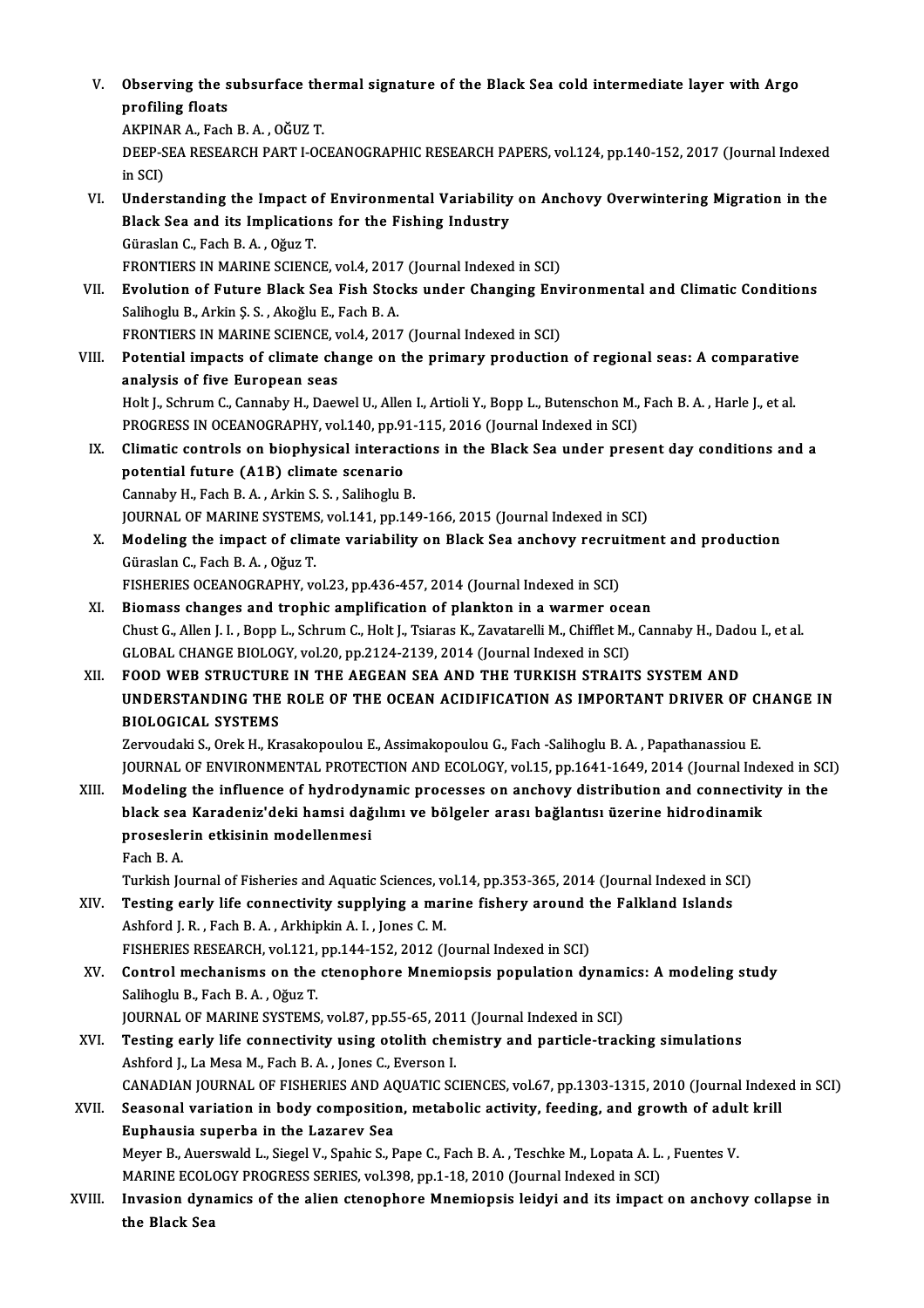OğuzT.,FachB.A. ,SalihoğluB.

Oğuz T., Fach B. A. , Salihoğlu B.<br>JOURNAL OF PLANKTON RESEARCH, vol.30, pp.1385-1397, 2008 (Journal Indexed in SCI)<br>Piesbemiselly based modeling study of Antanstie kuill Eunbeusie sunerbe grout

XIX. Biochemically based modeling study of Antarctic krill Euphausia superba growth and development<br>Fach B. A., Meyer B., Wolf-Gladrow D., Bathmann U. FOURNAL OF PLANKTON RESEARCH, vol.30, pp.138!<br>Biochemically based modeling study of Antard<br>Fach B. A. , Meyer B., Wolf-Gladrow D., Bathmann U.<br>MARINE ECOLOCY PROCRESS SERIES, vol.360, pp.14 Biochemically based modeling study of Antarctic krill Euphausia superba growt<br>Fach B. A. , Meyer B., Wolf-Gladrow D., Bathmann U.<br>MARINE ECOLOGY PROGRESS SERIES, vol.360, pp.147-161, 2008 (Journal Indexed in SCI)<br>A sounled

XX. A coupled plankton-anchovy population dynamics model assessing nonlinear controls of anchovy MARINE ECOLOGY PROGRESS SERIES, vol.360<br>A coupled plankton-anchovy population<br>and gelatinous biomass in the Black Sea and gelatinous biomass in the Black Sea<br>OĞUZ T., SALİHOĞLU B., Fach B. A. and gelatinous biomass in the Black Sea<br>OĞUZ T., SALİHOĞLU B., Fach B. A.<br>MARINE ECOLOGY PROGRESS SERIES, vol.369, pp.229-256, 2008 (Journal Indexed in SCI)<br>Transport of Antarstis krill (Euphausia superba) asress the Seati OĞUZ T., SALİHOĞLU B., Fach B. A.<br>MARINE ECOLOGY PROGRESS SERIES, vol.369, pp.229-256, 2008 (Journal Indexed in SCI)<br>XXI. Transport of Antarctic krill (Euphausia superba) across the Scotia Sea. Part II. Krill growth an

# MARINE<br>Transpo<br>survival<br>Each B A Transport of Antarctic krill (Eupha<br>survival<br>Fach B.A., Hofmann E.E., Murphy E.J.<br>DEEP SEA PESEARCH BART LOCEANOC

survival<br>Fach B. A. , Hofmann E. E. , Murphy E. J.<br>DEEP-SEA RESEARCH PART I-OCEANOGRAPHIC RESEARCH PAPERS, vol.53, no.6, pp.1011-1043, 2006 (Journal<br>Indoved in SCD. Fach B.A., Hofn<br>DEEP-SEA RESE<br>Indexed in SCI)<br>Transport of *L* DEEP-SEA RESEARCH PART I-OCEANOGRAPHIC RESEARCH PAPERS, vol.53, no.6, pp.1011-1043, 2006 (Jour<br>Indexed in SCI)<br>XXII. Transport of Antarctic krill (Euphausia superba) across the Scotia Sea. Part I: Circulation and<br>norticle

# Indexed in SCI)<br>Transport of Antarctic krill (<br>particle tracking simulations<br>Feeb B.A. Klingk L.M **Transport of Antarc<br>particle tracking sin<br>Fach B.A., Klinck J. M.<br>DEED SEA DESEADCU**

Fach B.A., Klinck J.M.

particle tracking simulations<br>Fach B. A. , Klinck J. M.<br>DEEP-SEA RESEARCH PART I-OCEANOGRAPHIC RESEARCH PAPERS, vol.53, no.6, pp.987-1010, 2006 (Journal<br>Indexed in SCI) DEEP-SEA RESEARCH PART I-OCEANOGRAPHIC RESEARCH PAPERS, vol.53, no.6, pp.987-1010, 2006 (Journal Indexed in SCI)<br>XXIII. Modeling studies of antarctic krill Euphausia superba survival during transport across the Scotia

Inde<br>Mod<br>Sea<br><sub>Each</sub> Modeling studies of antarctic krill E<br>Sea<br>Fach B.A. , HOFMANN E.E. , MURPHY E.<br>MARINE ECOLOCY PROCRESS SERIES ... Sea<br>Fach B. A. , HOFMANN E. E. , MURPHY E.<br>MARINE ECOLOGY PROGRESS SERIES, vol.231, pp.187-203, 2002 (Journal Indexed in SCI)<br>Krill transport in the Seetia Sea and environs

Fach B. A., HOFMANN E. E., MURPHY E.<br>MARINE ECOLOGY PROGRESS SERIES, vol.231, pp.18<br>XXIV. Krill transport in the Scotia Sea and environs MARINE ECOLOGY PROGRESS SERIES, vol.231, pp.187-203, 2002 (<br>Krill transport in the Scotia Sea and environs<br>Hofmann E. E. , Klinck J. M. , Locarnini R. A. , Fach B. A. , Murphy E.<br>ANTAPCTIC SCIENCE vol.10, pp.4, pp.406, 415 XXIV. Krill transport in the Scotia Sea and environs<br>Hofmann E. E., Klinck J. M., Locarnini R. A., Fach B. A., Murphy E.<br>ANTARCTIC SCIENCE, vol.10, no.4, pp.406-415, 1998 (Journal Indexed in SCI)

### Articles Published in Other Journals

Tticles Published in Other Journals<br>I. CoCoNet: TOWARDS COAST TO COAST NETWORKS OF MARINE PROTECTED AREAS (FROM THE<br>SHORE TO THE HIGH AND DEER SEA), COURLED WITH SEA RASED WIND ENERGY POTENTIAL SHOP THOMOREM IN OTHER JOURNALS<br>CoCoNet: TOWARDS COAST TO COAST NETWORKS OF MARINE PROTECTED AREAS (FROM THE<br>SHORE TO THE HIGH AND DEEP SEA), COUPLED WITH SEA-BASED WIND ENERGY POTENTIAL<br>ÖTTUT TORKERGÖLLG, BOORE E EQUIDLE CoCoNet: TOWARDS COAST TO COAST NETWORKS OF MARINE PROTECTED AREAS (FROM THE<br>SHORE TO THE HIGH AND DEEP SEA), COUPLED WITH SEA-BASED WIND ENERGY POTENTIAL<br>Özyurt Tarakcıoğlu G., Boero F., Foglini F., Fraschetti S., Goriup SHORE TO THE HIGH AND DEEP SEA), COUPLED WITH SEA-BASED WIND ENERGY POTENTIAL Özyurt Tarakcıoğlu G., Boero F., Foglini F., Fraschetti S., Goriup P., Macpherson E., Planes S., Soukissian T., A<br>B.. Gween C.. et al. Özyurt Tarakcıoğlu G., Boero F., Foglini F., Fraschetti S., Goriup P., Macpherson E., Planes S., Soukissian T., Adiloğlu<br>B., Gween C., et al.<br>SCIRES-IT-SCIENTIFIC RESEARCH AND INFORMATION TECHNOLOGY, vol.6, pp.1-95, 2016 (

SCIRES-IT-SCIENTIFIC RESEARCH AND INFORMATION TECHNOLOGY, vol.6, pp.1-95, 2016 (Journal Indexed in

#### Books&Book Chapters

ooks & Book Chapters<br>I. Marmara Denizi'nin Geçirdiği Biyojeokimyasal Değişimler Bağlamında 2021 Müsilaj Patlaması,<br>. Güncel Başkılar ve Gözüm Önerileri tə di boon dhapteri<br>Marmara Denizi'nin Geçirdiği Biyoje<br>Güncel Baskılar ve Çözüm Önerileri<br><sup>Vücel M. Özkan K. Fash B. A. Önek H. M</sup> Marmara Denizi'nin Geçirdiği Biyojeokimyasal Değişimler Bağlamında 2021 Müsilaj Patlaması<br>Güncel Baskılar ve Çözüm Önerileri<br>Yücel M., Özkan K., Fach B. A. , Örek H., Mantıkçı M., Tezcan D., Akçay I., Özhan K., Arkin Ş. S.

Güncel Baskılar ve Çözüm Önerileri<br>Yücel M., Özkan K., Fach B. A. , Örek H., Mantıkçı M., Tezcan D., Akçay I., Özhan K., Arkin Ş. S. , Tuğrul S., et al.<br>in: Marmara Denizi'nin Ekolojisi: Deniz Salyası Oluşumu, Etkileşimler Yücel M., Özkan K., Fach B. A. , Örek H., M<br>in: Marmara Denizi'nin Ekolojisi: Deniz S<br>Öztürk, Editor, TÜBA, pp.249-268, 2021<br>MARMARA, DENİZİ'NİN GEGİRDİĞİ F In: Marmara Denizi'nin Ekolojisi: Deniz Salyası Oluşumu, Etkileşimleri ve Çözüm Önerileri, Muzaffer Şeker, İzze<br>Öztürk, Editor, TÜBA, pp.249-268, 2021<br>II. MARMARA DENİZİ'NİN GEÇİRDİĞİ BİYOJEOKİMYASAL DEĞİŞİMLER BAĞLAMINDA

Öztürk, Editor, TÜBA, pp.249-268, 2021<br>MARMARA DENİZİ'NİN GEÇİRDİĞİ BİYOJEOKİMYASAL E<br>PATLAMASI, GÜNCEL BASKILAR VE ÇÖZÜM ÖNERİLERİ<br>VÜCEL M. ÖZKAN K. FACH B.A., ÖREK H. Mantlıcı M. TEZCAN MARMARA DENİZİ'NİN GEÇİRDİĞİ BİYOJEOKİMYASAL DEĞİŞİMLER BAĞLAMINDA 2021 MÜSİLAJ<br>PATLAMASI, GÜNCEL BASKILAR VE ÇÖZÜM ÖNERİLERİ<br>YÜCEL M., ÖZKAN K., FACH B. A. , ÖREK H., Mantıkçı M., TEZCAN D., AKÇAY İ., ÖZHAN K., ARKIN Ş. S

PA<br>YÜ<br>al. YÜCEL M., ÖZKAN K., FACH B. A. , ÖREK H., Mantıkçı M., TEZCAN D., AKÇAY İ., ÖZHAN K., ARKIN Ş. S. , TUĞRUL<br>al.<br>in: Marmara Denizi'nin Ekolojisi: Deniz Salyası Oluşumu, Etkileşimleri ve Çözüm Önerileri, Öztürk İzzet; Şeker

al.<br>in: Marmara Denizi'nin Ekolojisi: Deniz Salyası Olu<br>Muzaffer, Editor, TÜBA, Ankara, pp.249-279, 2021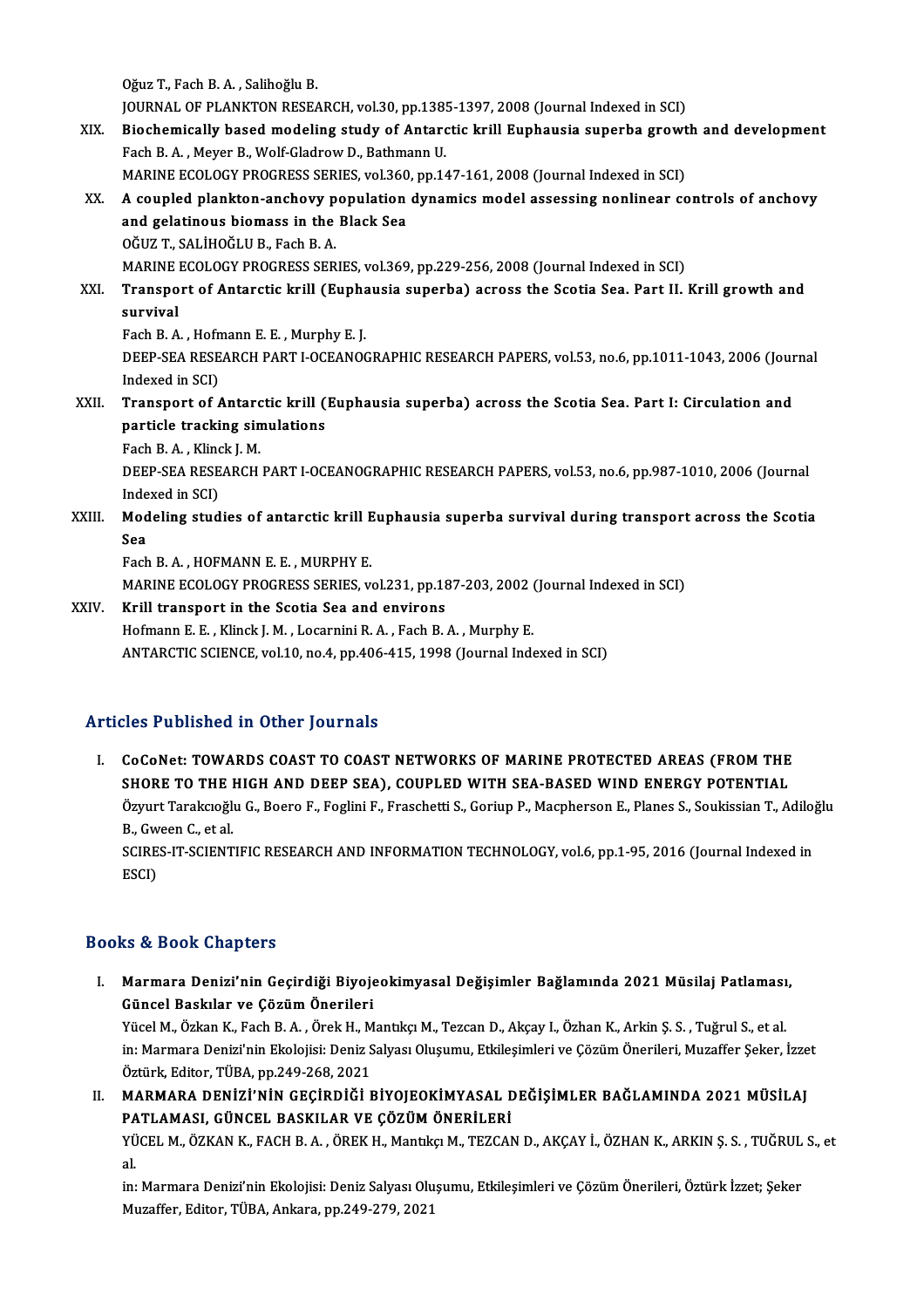#### III. Black Sea (Chapter 8)

Black Sea (Chapter 8)<br>Todorova N., Alyomov S., Chiotoroiu B., Fach B. A. , Osadchaya T., Rangelov M., Salihoğlu B., Vasilev V.<br>in: World Sees: An Environmental Evaluation Valume L. Eurene, The Americas and West Africa. Cha in: World Seas: An Environmental Evaluation, Volume I: Europe, The Americas and West Africa., Charles Sheppard,<br>Editor, Elsevier Science, Oxford/Amsterdam , Oxford, pp.209-226, 2018 Todorova N., Alyomov S., Chiotoroiu B., Fach B. A. , Osadchaya T., Rangel<br>in: World Seas: An Environmental Evaluation, Volume I: Europe, The Am<br>Editor, Elsevier Science, Oxford/Amsterdam , Oxford, pp.209-226, 2018<br>Prespect

### IV. Prospects for Marine Protected Areas in the Turkish Black Sea. Editor, Elsevier Science, Oxford/Amsterdam , Oxford, pp.209-226, 2018<br>Prospects for Marine Protected Areas in the Turkish Black Sea.<br>ÖZTÜRK B., FACH B. A. , ARKİN S., KESKİN Ç., TOPALOĞLU B., ÖZTÜRK A. A.<br>in: Managament of in: Management of Marine Protected Areas: A Network Perspective, Goriup, Paul, Editor, John Wiley Sons Ltd., Chichester, pp.247-262, 2017 ÖZTÜRK B., FACH B. A. , ARKİN<br>in: Management of Marine Pro<br>Chichester, pp.247-262, 2017<br>Modeling as a Management

V. Modeling as aManagement Tool FACHB.A. ,SALİHOĞLUB.,ARKİNS.,AKOĞLUE.,GÜRASLANC. Modeling as a Management Tool<br>FACH B. A. , SALİHOĞLU B., ARKİN S., AKOĞLU E., GÜRASLAN C.<br>in: BLACK SEA MARINE ENVIRONMENT:THE TURKISH SHELF, Sezgin, M. Bat.L.,ÜRKMEZ, D., ARICI, E., ÖZTÜRK, B.,<br>Editer, Turkish Marine Bess FACH B. A., SALİHOĞLU B., ARKİN S., AKOĞLU E., GÜRASLAN C.<br>in: BLACK SEA MARINE ENVIRONMENT:THE TURKISH SHELF, Sezgin, M. Bat.L.,ÜRK<br>Editor, Turkish Marine Research Foundation (TÜDAV), İstanbul, pp.458-476, 2017<br>PHYSICAL O in: BLACK SEA MARINE ENVIRONMENT:THE TURKISH SHELF, Sezgin, M. Bat.L.<br>Editor, Turkish Marine Research Foundation (TÜDAV), İstanbul, pp.458-476, 2<br>VI. PHYSICAL OCEANOGRAPHY OF THE EASTERN MEDITERRANEAN SEA

## Editor, Turkish Marine Research Foundation (TÜDAV), İstanbul, pp.458-476, 2017<br>VI. PHYSICAL OCEANOGRAPHY OF THE EASTERN MEDITERRANEAN SEA<br>Akpinar A., Yilmaz E., Fach B. A. , Salihoğlu B. in: THE TURKISH PART OFTHE MEDITERRANEAN SEAMARINE BIODIVERSITY FISHERIES CONSERVATIONAND Akpinar A., Yilmaz E., Fach B. A. , Salihoğlu B.<br>in: THE TURKISH PART OFTHE MEDITERRANEAN SEAMARINE BIODIVERSITY FISHERIES CONSERVATIONAN<br>GOVERNANCE, Cemal TURAN, Barış SALİHOĞLU, Elif Özgür ÖZBEK, Bayram ÖZTÜRK, Editor, T in: THE TURKISH PART OFTHE MEDITERRANEA<br>GOVERNANCE, Cemal TURAN, Barış SALİHOĞLI<br>Research Foundation (TUDAV), İstanbul, 2016

# Research Foundation (TUDAV), İstanbul, 2016<br>Refereed Congress / Symposium Publications in Proceedings

Example of Energia Congress / Symposium Publications in Proceedings<br>I. Modeling the impact of mesoscale eddies on water mass transport in the Black Sea. E.S., FACH B.A., SALİHOĞLU B., ARKIN Ş.S., HÜSREVOĞLU Y.S.<br>E.S., FACH B.A., SALİHOĞLU B., ARKIN Ş.S., HÜSREVOĞLU Y.S.<br>Advances in Marine Ecosystem Medelling Bessarsh (AMEMB) In Modeling the impact of mesoscale eddies on water mass transport in the Black Sea.<br>E. S. , FACH B. A. , SALİHOĞLU B., ARKIN Ş. S. , HÜSREVOĞLU Y. S.<br>Advances in Marine Ecosystem Modelling Research (AMEMR) International Symp E. S. , FACH B. A. , SALİHOĞL<br>Advances in Marine Ecosyst<br>Kingdom, 12 - 15 July 2021<br>Implementation of Anter Advances in Marine Ecosystem Modelling Research (AMEMR) International Symposium, Plymouth, United<br>Kingdom, 12 - 15 July 2021<br>II. Implementation of Antarctic Krill into the Ocean-Ecosystem Model FESOM-REcoM-2 and its Effect Kingdom, 12 - 15 July 2021<br>Implementation of Antarctic Krill<br>Southern Ocean Biogeochemistry.<br>KARAKUS O. Housk L. Völker C. FACH Implementation of Antarctic Krill into the Ocean<br>Southern Ocean Biogeochemistry.<br>KARAKUS O., Hauck J., Völker C., FACH B. A. , Hagen W.<br>Ocean Sciences Mesting 2020, San Diego, United States Southern Ocean Biogeochemistry.<br>The Sciences Meeting 2020, San Diego, United States Of America, 16 - 21 February 2020<br>Ocean Sciences Meeting 2020, San Diego, United States Of America, 16 - 21 February 2020 KARAKUS O., Hauck J., Völker C., FACH B. A. , Hagen W.<br>Ocean Sciences Meeting 2020, San Diego, United States Of America, 16 - 21 February<br>III. Ocean Energy for a sustainable environment – the Blue Growth strategy Ocean Science<br>**Ocean Ene**<br>FACH B. A. 6thGlobalCongress onRenewableEnergy andEnvironment (ESWAE-2018), İzmir,Turkey,12 -14October 2018 IV. DENİZ EKOSİSTEM ve İKLİM ARAŞTIRMALARI MERKEZİ Fach SalihoğluB.A. ,TezcanD.,SalihoğluB. DENİZ EKOSİSTEM ve İKLİM ARAŞTIRMALARI MERKEZİ<br>Fach Salihoğlu B. A. , Tezcan D., Salihoğlu B.<br>TÜRKİYE ULUSAL JEODEZİ JEOFİZİK BİRLİĞİ BİLİMSEL KONGRESİ , İzmir, Turkey, 30 May - 02 June 2018, pp.1-4<br>Arga Varileri V. Argo Verileri TÜRKİYE ULUSAL JEO<mark>L</mark><br>Argo Verileri<br>TEZCAN D., FACH B. A.<br>Türkiye Ulusal Jeodezi Türkiye Ulusal Jeodezi ve Jeofisik Birliği Bilimsel Kongresi, İzmir, Turkey, 30 May - 02 June 2018 TEZCAN D., FACH B. A.<br>Türkiye Ulusal Jeodezi ve Jeofisik Birliği Bilimsel Kongresi, İzmir, Turkey, 30 May - 02 June 2018<br>VI. Karadeniz kıyı akıntı sisteminde pelajik balık larvalarının kıyı boyunca taşınımı ve bölgesel Türkiye Ulusal Jeodezi ve Jeofisik Birliği Bilimsel k<br>Karadeniz kıyı akıntı sisteminde pelajik balı<br>tutulmasında tahmini etkilerin belirlenmesi<br>Fesh B.A. Arkin S. Salibeğlu B Karadeniz kıyı akıntı sistemi<br>tutulmasında tahmini etkiler<br>Fach B.A., Arkin S., Salihoğlu B.<br>III Illusal Deniz Bilimleri Konfor <mark>tutulmasında tahmini etkilerin belirlenmesi</mark><br>Fach B. A. , Arkin S., Salihoğlu B.<br>III Ulusal Deniz Bilimleri Konferansı, İzmir, Turkey, 9 - 12 May 2018<br>Degisan Caurasal Ve Urlimaal Kasullar, Altinda Karadanir Bal Fach B. A. , Arkin S., Salihoğlu B.<br>III Ulusal Deniz Bilimleri Konferansı, İzmir, Turkey, 9 - 12 May 2018<br>VII. Degisen Cevresel Ve Iklimsel Kosullar Altinda Karadeniz Balik Stoklarinin Gelecegi<br>SALİHOĞLU B., Arkin S., III Ulusal Deniz Bilimleri Konferansı, İzmir, Turl<br><mark>Degisen Cevresel Ve Iklimsel Kosullar Alt</mark><br>SALİHOĞLU B., Arkin S., AKOĞLU E., FACH B. A.<br>III Ulusal Deniz Bilimleri Konferansi 2019, İsmi Degisen Cevresel Ve Iklimsel Kosullar Altinda Karadeniz Balik Sto<br>SALİHOĞLU B., Arkin S., AKOĞLU E., FACH B. A.<br>III. Ulusal Deniz Bilimleri Konferansi 2018, İzmir, Turkey, 9 - 12 May 2018<br>Kurey Değu Leventen Basenindeki Ei SALİHOĞLU B., Arkin S., AKOĞLU E., FACH B. A.<br>III. Ulusal Deniz Bilimleri Konferansi 2018, İzmir, Turkey, 9 - 12 May 2018<br>VIII. Kuzey Doğu Levanten Basenindeki Fiziksel Oşinografi Çalışmaları.<br>Örek H., TEZCAN D. FACH B. A. Örek H., TEZCAN D., FACH B. A. , Yilmaz E., SALİHOĞLU İ., SANCAK S., FULLER W. J. , Latif M.<br>III. Ulusal Deniz Bilimleri Konferansi 2018, İzmir, Turkey, 9 - 12 May 2018 Kuzey Doğu Levanten Basenindeki Fiziksel Oşinografi Çalışmaları. Örek H., TEZCAN D., FACH B. A. , Yilmaz E., SALİHOĞLU İ., SANCAK S., FULLER W. J. , Latif M.<br>III. Ulusal Deniz Bilimleri Konferansi 2018, İzmir, Turkey, 9 - 12 May 2018<br>IX. Karadeniz Ic Baseni Ve Kita Sahanligi Arasind III. Ulusal Deniz<br><mark>Karadeniz Ic E</mark><br>Uzerine Etkisi<br>Sedighned E. An Karadeniz Ic Baseni Ve Kita Sahanligi Arasi<br>Uzerine Etkisi<br>Sadighrad E., Arkin S., FACH B. A. , SALİHOĞLU B.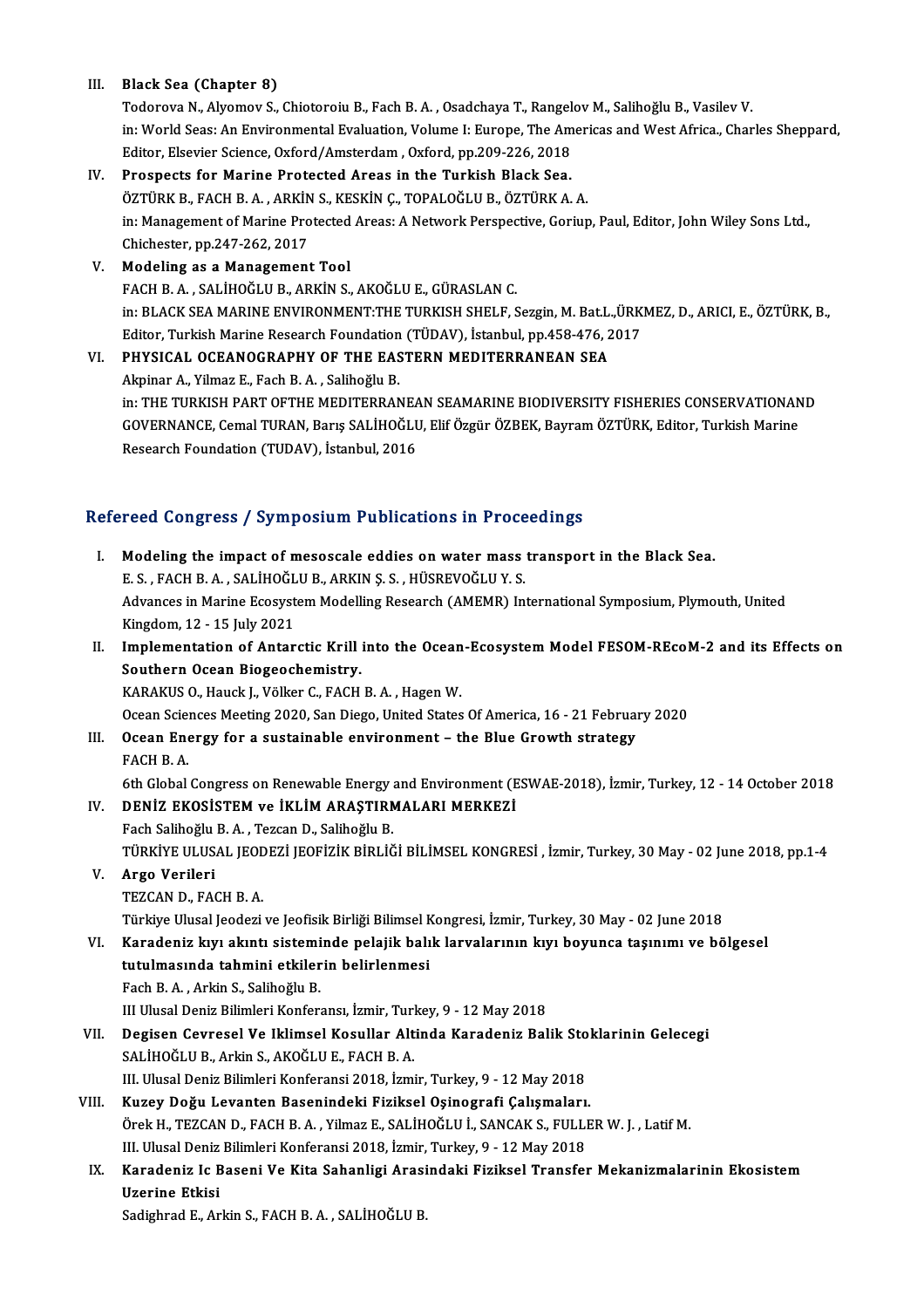III. Ulusal Deniz Bilimleri Konferansi 2018, İzmir, Turkey, 9 - 12 May 2018

X. Comparing the permanently anoxic Black Sea with the rapidly deoxygenating Marmara Sea: Distinct redox processes of sulfur, nitrogen and oxygen in the two interconnected basins. Comparing the permanently anoxic Black Sea with the rapidly deoxygenating Marmara Sea: Distinct<br>redox processes of sulfur, nitrogen and oxygen in the two interconnected basins.<br>YÜCEL M., SALİHOĞLU B., Örek H., FACH B. A. , re<br>YÜ<br>al. YÜCEL M., SALİHOĞLU B., Örek H., FACH B. A. , Arkın S., AKOĞLU E., ÖZKAN K., AKÇAY İ., Gi<br>al.<br>Ocean Sciences Meeting 2018, Portland, United States Of America, 12 - 16 February 2018<br>Modelling the sennestivity of early life

- al.<br>Ocean Sciences Meeting 2018, Portland, United States Of America, 12 16 February 2018<br>XI. Modelling the connectivity of early-life stages for exploited species: a new approach for the<br>delimitation of fishery assessmen Ocean Sciences Meeting 2018, Portland, United States Of America, 12 - 16 Fe<br>Modelling the connectivity of early-life stages for exploited specie<br>delimitation of fishery assessment units in the Mediterranean Sea<br>Rossi V, Sa delimitation of fishery assessment units in the Mediterranean Sea<br>Rossi V., Sadighrad E., SerGiacomi E., Hildalgo M., FACH B. A., Emilio H. delimitation of fishery assessment units in the Mediterranean Sea<br>Rossi V., Sadighrad E., SerGiacomi E., Hildalgo M., FACH B. A. , Emilio H.<br>Ocean Sciences Meeting 2018, Portland, United States Of America, 12 - 16 February Rossi V., Sadighrad E., SerGiacomi E., Hildalgo M., FACH B. A. , Emilio H.<br>Ocean Sciences Meeting 2018, Portland, United States Of America, 12 - 16 February 2018<br>XII. Forecasting the evolution of Black Sea fish stocks unde
- **Ocean Scienc<br>Forecasting<br>conditions.**<br>SALIHOČLU Forecasting the evolution of Black Sea fis<br>conditions.<br>SALİHOĞLU B., Arkin S., AKOĞLU E., FACH B. A.<br>Qaean Sajanses Mastins 2019. Portland United conditions.<br>SALİHOĞLU B., Arkin S., AKOĞLU E., FACH B. A.<br>Ocean Sciences Meeting 2018, Portland, United States Of America, 12 - 16 February 2018<br>Fyolution of Plack See fish stasks under shanging environmental and elimetis

- SALİHOĞLU B., Arkin S., AKOĞLU E., FACH B. A.<br>Ocean Sciences Meeting 2018, Portland, United States Of America, 12 16 February 2018<br>XIII. Evolution of Black Sea fish stocks under changing environmental and climatic condit Ocean Sciences Meeting 2018, Portland, United States Of Ame<br>**Evolution of Black Sea fish stocks under changing env**<br>SALİHOĞLU B., Arkin S., AKOĞLU E., FACH B. A. , Sadighrad E.<br>Advances in Marine Feesystem Modelling Bessen Evolution of Black Sea fish stocks under changing environmental and climatic conditions<br>SALİHOĞLU B., Arkin S., AKOĞLU E., FACH B. A. , Sadighrad E.<br>Advances in Marine Ecosystem Modelling Research Symposium, Plymouth, Unit SALİHOĞLU B., Arkin S., AKOĞLU E., FACH B. A. , Sadighrad E.<br>Advances in Marine Ecosystem Modelling Research Symposium, Plymouth, United Kingdom, 3 - 06 July 2017, pp.96<br>XIV. Contrasting local retention and along-shore tra
- Advances in Marine Ecosystem Model<br>Contrasting local retention and a<br>relative influence on pelagic fish<br>FACU B.A., Arlin S. SALIHOČLU B. Contrasting local retention and<br>relative influence on pelagic fis<br>FACH B.A., Arkin S., SALİHOĞLU B.<br>Advances in Marine Feeswatern Med FACH B. A. , Arkin S., SALİHOĞLU B.<br>Advances in Marine Ecosystem Modelling Research Symposium, Plymouth, United Kingdom, 3 - 06 July 2017, pp.84

- FACH B. A. , Arkin S., SALİHOĞLU B.<br>Advances in Marine Ecosystem Modelling Research Symposium, Plymouth, United Kingdom, 3 06 July<br>XV. ARADENİZ DE İKLİM SİRKÜLASYON VE FİTOPLANKTON BİYOKÜTLESİ ARASINDAKİ İLİŞKİ Advances in Marine Ecosystem Modelling Research Symp<br>ARADENİZ DE İKLİM SİRKÜLASYON VE FİTOPLAN<br>Arkın S., Akpınar A., FACH B. A. , SALİHOĞLU B., Temel O.<br>Türkiye Deniz Bilimleri Kenferansı, Turkey, 21 May , 02 l ARADENİZ DE İKLİM SİRKÜLASYON VE FİTOPLANKTON BİYOKÜTLESİ<br>Arkın S., Akpınar A., FACH B. A. , SALİHOĞLU B., Temel O.<br>Türkiye Deniz Bilimleri Konferansı, Turkey, 31 May - 03 June 2016, pp.203-204<br>KARADENİZ DE BELALİK LABVA Y
- Arkın S., Akpınar A., FACH B. A. , SALİHOĞLU B., Temel O.<br>Türkiye Deniz Bilimleri Konferansı, Turkey, 31 May 03 June 2016, pp.203-204<br>XVI. KARADENİZ DE PELAJİK LARVA YAYILIM MODELLEMESİ EKOLOJİK BAĞLANTISALLIĞIN MEVS Türkiye Deniz Bilimleri Konferansı, T<br>KARADENİZ DE PELAJİK LARVA<br>VE YILLARARASI DEĞİŞKENLİĞİ<br>EACH B.A. Arlan S. SALİHOĞLU P KARADENİZ DE PELAJİK LARVA<br>VE YILLARARASI DEĞİŞKENLİĞ<br>FACH B. A. , Arkın S., SALİHOĞLU B.<br>Türkiye Deniz Bilimleri Kenferanev VE YILLARARASI DEĞİŞKENLİĞİ<br>FACH B. A. , Arkın S., SALİHOĞLU B.<br>Türkiye Deniz Bilimleri Konferansı 2016, Turkey, 31 May - 03 June 2016, pp.213-214

- FACH B. A. , Arkın S., SALİHOĞLU B.<br>Türkiye Deniz Bilimleri Konferansı 2016, Turkey, 31 May 03 June 2016, pp.213-214<br>XVII. KARADENİZ İÇİN GELİŞTİRİLMİŞ YENİ NESİL EKOSİSTEM MODELİ BAŞARI ANALİZİ Türkiye Deniz Bilimleri Konferansı 2016, Turkey, 31 May - 03<br>KARADENİZ İÇİN GELİŞTİRİLMİŞ YENİ NESİL EKOSİST<br>SALİHOĞLU B., FACH SALİHOĞLU B., ARKIN Ş. S. , AKOĞLU E.<br>Türkiye Deniz Bilimleri Konferansı, Arkana, Turkey, 21 M KARADENİZ İÇİN GELİŞTİRİLMİŞ YENİ NESİL EKOSİSTEM MODELİ |<br>SALİHOĞLU B., FACH SALİHOĞLU B., ARKIN Ş. S. , AKOĞLU E.<br>Türkiye Deniz Bilimleri Konferansı, Ankara, Turkey, 31 May - 03 June 2016<br>Assessment of Model Unsertainty SALİHOĞLU B., FACH SALİHOĞLU B., ARKIN Ş. S. , AKOĞLU E.<br>Türkiye Deniz Bilimleri Konferansı, Ankara, Turkey, 31 May - 03 June 2016<br>XVIII. Assessment of Model Uncertainty in the Prediction of Seasonal and Annual Variabi
- Türk<br>Asse<br>Sea Assessment of Model Uncertainty in the P:<br>Sea<br>SALİHOĞLU B., Arkın S., FACH B. A. , AKOĞLU E.<br>Osean Ssianses Mestins 2016, 21, 26 Eabruary Sea<br>SALİHOĞLU B., Arkın S., FACH B. A. , AKOĞLU E.<br>Ocean Sciences Meeting 2016, 21 - 26 February 2016<br>A now generation and to and model produging t

## SALİHOĞLU B., Arkın S., FACH B. A. , AKOĞLU E.<br>Ocean Sciences Meeting 2016, 21 - 26 February 2016<br>XIX. A new generation end to end model producing forecast products to enhance marine GMES<br>applications to the Black Sea **Ocean Sciences Meeting 2016, 21<br>A new generation end to end<br>applications to the Black Sea<br>SALIHOČLU B ARKIN S.S. FACH**

SALİHOĞLU B., ARKIN S. S., FACH B. A., AKOĞLU E.

Scientific Conference: Integrated Marine Research in the Mediterranean and the Black Sea", 7 - 09 December 2015

# SALİHOĞLU B., ARKIN S. S. , FACH B. A. , AKOĞLU E.<br>Scientific Conference: Integrated Marine Research in the Mediterranean and the Black Sea", 7 - 09 Decemi<br>XX. A New Generation End to end Model Producing Forecast Products A New Generation End to end Model P<br>Applications In The Black Sea<br>Salihoglu B., Arkin S., FACH B.A. , Akoglu E.<br>Scientific Conference Of PERSEUS : Integrat

Applications In The Black Sea

Salihoglu B., Arkin S., FACH B. A., Akoglu E.

Scientific Conference Of PERSEUS : Integrated Marine Research In The Mediterranean And The Black Sea, Athens,<br>Greece, 7 - 10 December 2015 Scientific Conference Of PERSEUS : Integrated Marine Research In The Mediterranean And The Black Sea, Athens<br>Greece, 7 - 10 December 2015<br>XXI. Modeling The Impact Of Environmental Variability On Black Sea Anchovy Overwinte

# Greece, 7 - 10 Decembe<br>Modeling The Impact<br>Güraslan C., FACH B. A.<br>FAO Black See Feeswate Modeling The Impact Of Environmental Variability On Black Sea<br>Güraslan C., FACH B. A.<br>FAO Black Sea Ecosystem And Fisheries 2015, 18 - 20 November 2015<br>A Now Concration End to and Model Te Anglyse The Environm

- Güraslan C., FACH B. A.<br>FAO Black Sea Ecosystem And Fisheries 2015, 18 20 November 2015<br>XXII. A New Generation End to end Model To Analyse The Environmental Status Of The Black Se FAO Black Sea Ecosystem And Fisheries 20<br>**A New Generation End to end Model T**<br>Salihoglu B., Sinan A., FACH B.A. , Akoglu E.<br>FAO Black See Feogystem And Fisheries 20 A New Generation End to end Model To Analyse The Environme<br>Salihoglu B., Sinan A., FACH B. A. , Akoglu E.<br>FAO Black Sea Ecosystem And Fisheries 2015, 18 - 20 November 2015<br>Modeling The Imnest Of Climate Veriability On Blac Salihoglu B., Sinan A., FACH B. A. , Akoglu E.<br>FAO Black Sea Ecosystem And Fisheries 2015, 18 - 20 November 2015<br>XXIII. Modeling The Impact Of Climate Variability On Black Sea Anchovy Engraulis Encrasicolus Ponticus
-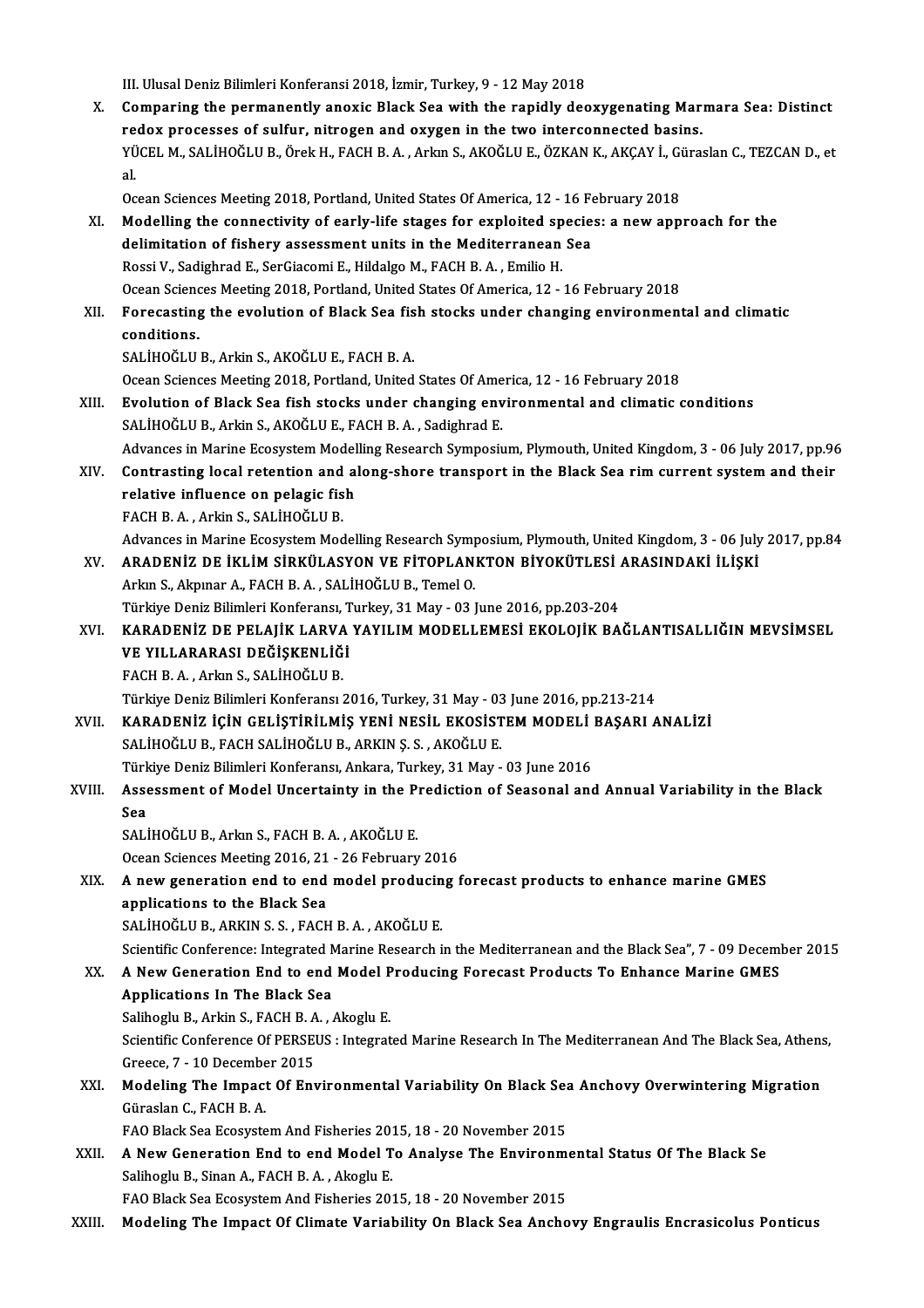# Recruitment And Production<br>Cünaalan C. FACH B.A., Ogus T. **Recruitment And Production<br>Güraslan C., FACH B. A. , Oguz T.<br>ICES Werking Croup On Small E**

Güraslan C., FACH B. A. , Oguz T.<br>ICES Working Group On Small Fishes, Their Ecosystems And Climate Impact, 30 March - 02 April 2015

#### Supported Projects

Supported Projects<br>Akoğlu E., Salihoğlu B., Fach Salihoğlu B. A. , Arkın Ş. S. , TÜBİTAK International Multi-Cooperation Project, Scenarios Of<br>Marine Biodiversity and Evolution under Evoleitation and slimate shange 2019, 2 Barp Breaden I augustus<br>Akoğlu E., Salihoğlu B., Fach Salihoğlu B. A. , Arkın Ş. S. , TÜBİTAK International Multi-Co<br>Marine Biodiversity and Evolution under Exploitation and climate change, 2019 - 2022<br>Salihoğlu B., Tercan Akoğlu E., Salihoğlu B., Fach Salihoğlu B. A. , Arkın Ş. S. , TÜBİTAK International Multi-Cooperation Project, Scenal<br>Marine Biodiversity and Evolution under Exploitation and climate change, 2019 - 2022<br>Salihoğlu B., Tezca Marine Biodiversity and Evolution under Exploitation and climate change, 2019 - 2022<br>Salihoğlu B., Tezcan D., Fach Salihoğlu B. A. , CB Strateji ve Bütçe Başkanlığı (Kalkınma Bakanlığı) Projesi, DENİZ<br>EKOSİSTEM ve İKLİM AR Salihoğlu B., Tezcan D., Fach Salihoğlu B. A. , CB Strateji ve Bütçe Başkanlığı (Kalkınma Bakanlığı) Projesi, DENİZ<br>EKOSİSTEM ve İKLİM ARAŞTIRMALARI MERKEZİ, 2012 - 2022<br>SALİHOĞLU B., ÖZHAN K., AKÇAY İ., KARAHAN A., UYSAL EKOSİSTEM ve İKLİM ARAŞTIRMALARI MERKEZİ, 2012 - 2022<br>SALİHOĞLU B., ÖZHAN K., AKÇAY İ., KARAHAN A., UYSAL Z., AKOĞLU E., TUĞRUL S., GÜCÜ A. C. , KIDEYŞ A. E. , YÜCEL M.,<br>et al., Project Supported by Higher Education Instit SALİHOĞLU B., ÖZHAN K., AKÇAY İ., KARAHAN A., UYSAL Z., AKOĞLU E., TUĞRUL S., GÜCÜ A. C. , KIDEYŞ A. E. , YÜCEL M.,<br>et al., Project Supported by Higher Education Institutions, Erdemli Zaman Serisi Deniz Araştırmaları 2018, et al., Project Supported by Higher Education Institutions, Erdemli Zaman Serisi Deniz Araştırmaları 2018, 2018 - 2019<br>AKOĞLU E., FACH SALİHOĞLU B. A. , SALİHOĞLU B., Project Supported by Higher Education Institutions, ECO AKOĞ<br>Ecosp<br>2019<br>Saliba Ecospace İki Boyutlu (2B) Ekosistem Modelinin Fortran Diline Transferi ve Üç Boyutlu (3B) Haline Getirilmesi, 2017 -<br>2019<br>Salihoğlu B., Tuğrul S., Fach Salihoğlu B. A. , Yücel M., Özhan K., Özkan K., Akoğlu E., Tezcan D., 2019<br>Salihoğlu B., Tuğrul S., Fach Salihoğlu B. A. , Yücel M., Özhan K., Özkan K., Akoğlu E., Tezcan D<br>by Other Official Institutions, Marmara Denizi Bütünleşik Model Sistemi: Faz 1, 2017 - 2018<br>Fash Salihoğlu B. A., Alsoğ Salihoğlu B., Tuğrul S., Fach Salihoğlu B. A. , Yücel M., Özhan K., Özkan K., Akoğlu E., Tezcan D., Akçay I., Project S<br>by Other Official Institutions, Marmara Denizi Bütünleşik Model Sistemi: Faz 1, 2017 - 2018<br>FACH SALiH by Other Official Institutions, Marmara Denizi Bütünleşik Model Sistemi: Faz 1, 2017 - 2018<br>Fach Salihoğlu B. A. , Akoğlu E., Project Supported by Higher Education Institutions, ECOSPACE-F, 2017 - 2018<br>FACH SALİHOĞLU B. A. Fach Salihoğlu B. A. , Akoğlu E., Project Supported by Higher Education Instituti<br>FACH SALİHOĞLU B. A. , SALİHOĞLU B., TUBITAK Project, Bölgesel Yönetim Plaı<br>Göstergeler İle Denizel Çevre Hedeflerinin Belirlenmesi 112Y394, FACH SALİHOĞLU B. A. , SALİHOĞLU B., TUBITAK Project, Bölgesel Yönetim Planları İçin Akdeniz e Özgü geliştirilecek<br>Göstergeler İle Denizel Çevre Hedeflerinin Belirlenmesi 112Y394, 2013 - 2016<br>Fach Salihoğlu B. A. , FP7 Pro Göstergeler İle Denizel Çevre Hedeflerinin Belirlenmesi 112Y394, 2013 - 2016<br>Fach Salihoğlu B. A. , FP7 Project, CoCoNet Towards COast to COast NETworks of mar<br>to the high and deep sea coupled with sea based wind energy po Fach Salihoğlu B. A. , FP7 Project, CoCoNet Towards COast to COast NETworks of marine protected areas from the shol<br>to the high and deep sea coupled with sea based wind energy potential, 2012 - 2016<br>Fach Salihoğlu B. A. , to the high and deep sea coup<br>Fach Salihoğlu B. A. , Kideyş A<br>EUropean Seas, 2012 - 2016<br>UYSAL Z. FACH SALİHOĞLU I Fach Salihoğlu B. A. , Kideyş A., FP7 Project, PERSEUS Policy oriented marine Environmental Research in the Southern<br>EUropean Seas, 2012 - 2016<br>UYSAL Z., FACH SALİHOĞLU B. A. , TUBITAK Project, Ulusal Balıkçılık Veri Topla EUropean Seas, 2012 - 2016<br>UYSAL Z., FACH SALİHOĞLU B. A. , TUBITAK Project, Ulusal Balıkçılık Veri Toplama Programı için Kaı<br>Stoklarının Akustik Yöntem ile Belirlenmesi ve Sürekli İzleme Modelinin Oluşturulması, 2011 - 20 UYSAL Z., FACH SALİHOĞLU B. A. , TUBITAK Project, Ulusal Balıkçılık Veri Toplama Programı için Karadeniz de Han<br>Stoklarının Akustik Yöntem ile Belirlenmesi ve Sürekli İzleme Modelinin Oluşturulması, 2011 - 2016<br>Fach Saliho Stoklarının Akustik Yöntem ile Belirlenmesi ve Sürekli İzleme Modelinin Oluşturulması, 2011 - 2016<br>Fach Salihoğlu B. A. , Salihoğlu B., FP7 Project, OPEC OPerational ECology Ecosystem forecast products to enhance<br>marine GM

#### **Scientific Refereeing**

Scie<mark>ntific Refereeing</mark><br>NATURE COMMUNICATIONS, SCI Journal, September 2021<br>PROCRESS IN OCEANOCRAPHY, SCI Journal, August 2021 PETENTIFY NETETTELY<br>NATURE COMMUNICATIONS, SCI Journal, September 2021<br>PROGRESS IN OCEANOGRAPHY, SCI Journal, August 2021<br>NATURE CLIMATE CHANCE, SCI Journal, Echruary 2020 NATURE COMMUNICATIONS, SCI Journal, September 202<br>PROGRESS IN OCEANOGRAPHY, SCI Journal, August 2021<br>NATURE CLIMATE CHANGE, SCI Journal, February 2020<br>JOURNAL OF MARINE SYSTEMS, SCI Journal, Jonuary 202 PROGRESS IN OCEANOGRAPHY, SCI Journal, August 2021<br>NATURE CLIMATE CHANGE, SCI Journal, February 2020<br>JOURNAL OF MARINE SYSTEMS, SCI Journal, January 2020<br>Nature Climate Change, SCI Journal, December 2019 NATURE CLIMATE CHANGE, SCI Journal, February 20<br>JOURNAL OF MARINE SYSTEMS, SCI Journal, January<br>Nature Climate Change, SCI Journal, December 2019<br>JOURNAL OF CEORHYSICAL RESEARCH OCEANS, SCI JOURNAL OF MARINE SYSTEMS, SCI Journal, January 2020<br>Nature Climate Change, SCI Journal, December 2019<br>JOURNAL OF GEOPHYSICAL RESEARCH-OCEANS, SCI Journal, June 2019<br>ERONTIERS IN MARINE SCIENCE, SCI Journal January 2019 Nature Climate Change, SCI Journal, December 2019<br>JOURNAL OF GEOPHYSICAL RESEARCH-OCEANS, SCI Journal<br>FRONTIERS IN MARINE SCIENCE, SCI Journal, January 2019<br>JOURNAL OF MARINE SYSTEMS, SCI Journal, July 2019 JOURNAL OF GEOPHYSICAL RESEARCH-OCEANS, SCI Jo<br>FRONTIERS IN MARINE SCIENCE, SCI Journal, January 2<br>JOURNAL OF MARINE SYSTEMS, SCI Journal, July 2018<br>PURE AND APPLIED CEOPHYSICS, Journal Indoved in S FRONTIERS IN MARINE SCIENCE, SCI Journal, January 2019<br>JOURNAL OF MARINE SYSTEMS, SCI Journal, July 2018<br>PURE AND APPLIED GEOPHYSICS, Journal Indexed in SSCI, April 2018

#### **Edit Congress and Symposium Activities**

Edit Congress and Symposium Activities<br>AMEMR (Advances in Marine Ecosystem Modelling Research) Symposium , Panelists, Plymouth, United Kingdom, 2021<br>AMEMR (Advances in Marine Ecosystem Modelling Besearch) Symposium, Sessio Bare Gongress and By inpositant ricervictes<br>AMEMR (Advances in Marine Ecosystem Modelling Research) Symposium , Panelists, Plymouth, United Kingdom, ;<br>Mingdom, 2021 AMEMR (Advan<br>AMEMR (Advan<br>Kingdom, 2021<br><sup>Eth Clabel Cong</sup> AMEMR (Advances in Marine Ecosystem Modelling Research) Symposium , Session Moderator, Plymouth, United<br>Kingdom, 2021<br>6th Global Congress on Renewable Energy and Environment (ESWAE-2018), Invited Speaker, İzmir, Turkey, 20